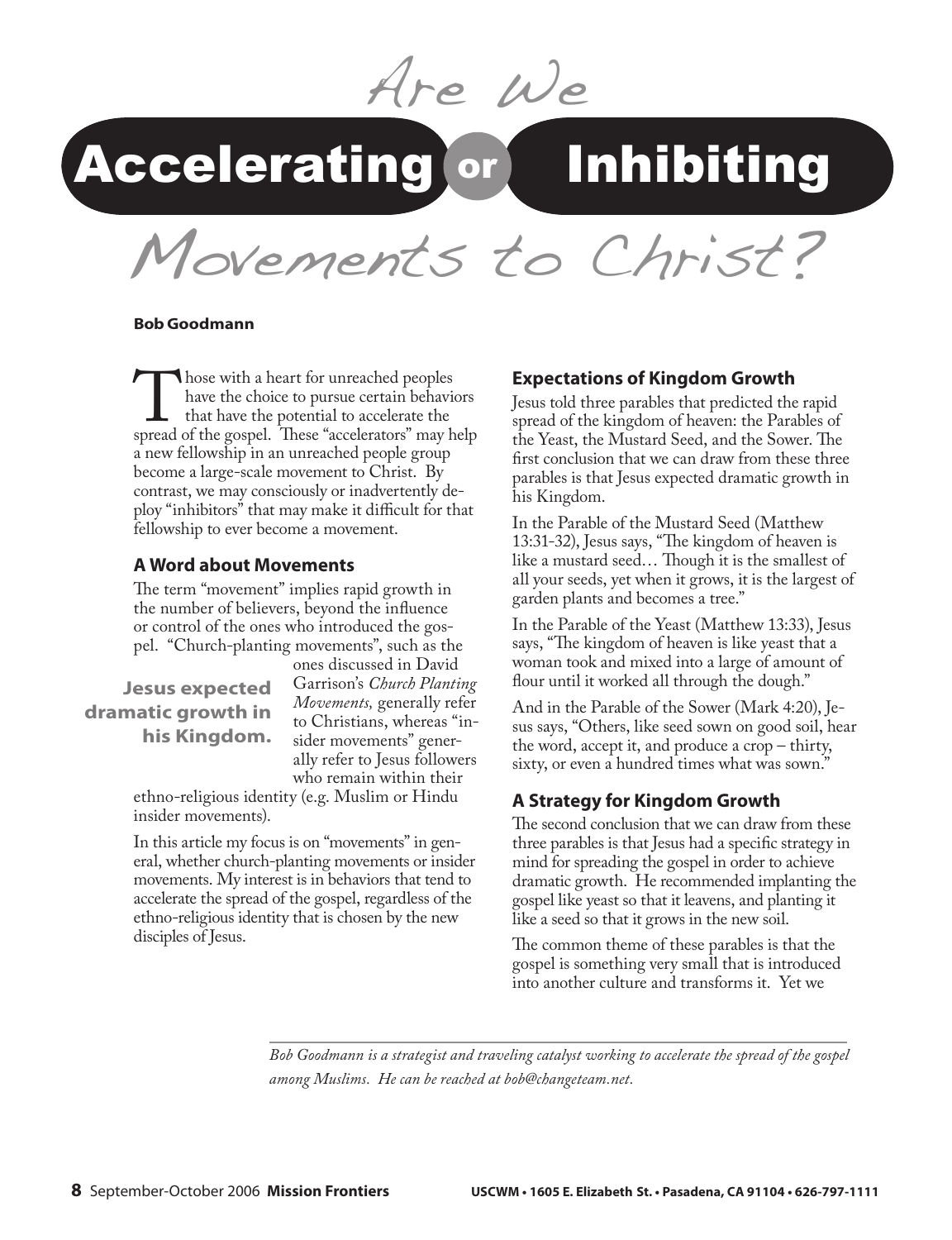often introduce the gospel into another culture with significant amounts of cultural and religious traditions associated with it. This "baggage" makes it harder for a new people to embrace the gospel because they see it as a foreign cultural and religious system, rather than a relationship with the person of Jesus that they can pursue within their own cultural and religious traditions.

### **Contextualizing the Gospel**

Contextualization has become well-established as essential to successfully implanting the gospel in another culture. But while contextualization is indeed an *excellent* strategy, is it a *sufficient* strategy to lead to movements to Christ? Missionaries have been applying the principles of contextualization, even radical contextualization, for generations. Yet in most instances, these principles have not led to movements to Christ. What could be missing?

I believe that contextualization is insufficient on its own to lead to movements, because two other factors need to be taken into account – *identity* and *community*. While the gospel may be introduced in a highly contextualized manner, the *identity* that new believers choose and the way they interact with their *community* will have a great effect on whether others from their culture will make a similar choice to follow Jesus.

### **Theory vs. Practice of Contextualization**

Before I elaborate further, let me say that I believe many of the authors on contextualization intended contextualization to include both identity and community when they wrote of a contextualized approach to spreading the gospel. Therefore, it is not the *theory* of contextualization which is lacking, but the way it is *practiced* by many.

For many, the practice of contextualizing the gospel has been primarily cultural: the attempt to present the gospel consistent with local cultural forms, using local language, wearing local dress, using contextualized translations of the Bible, etc. However, these attempts to culturally contextualize the gospel are often practiced along with behaviors that are at odds with full contextualization.

# **Foreign Identities and Extracted Communities**

A culturally-contextualized gospel can be presented in a way that leads new believers 1) to adopt a new identity that other locals perceive as foreign, and 2) to associate with other new believers that other locals perceive as extracted communities. Thus, a new fellowship of believers may express a culturally

contextualized gospel, yet have a foreign identity and be considered an extracted community.

To the extent that new believers are perceived by others as having chosen foreign identities and joined a foreign religious community, then the opportunity for the gospel to rapidly spread in that people group is dramatically diminished. This will

be true even if they are highly contextualized culturally; their foreign religious identity and membership in a foreign community counteracts the benefits of their cultural contextualization.

## **Inhibitors vs. Accelerators of Movements**

If we are to establish fellowships that have the potential to lead to movements to Christ, we need to recognize the "inhibitors" and "accelerators" of movements. "Inhibitors" are

actions that may bring short-term results, but are likely to inhibit fellowships from becoming movements to Christ. "Accelerators" are actions that may take a little longer, but are likely to encourage fellowships to become movements to Christ.

# **Accelerators for Individualistic vs. Communal Cultures**

"Individualistic cultures" are highly individualized with fractured families that don't live in extended community (i.e., the majority of Western cultures). "Communal cultures" are community-oriented with tight-knit families that live in extended community (i.e., the majority of Muslim and Hindu peoples). Gospel-spreading strategies that are most effective for individualistic cultures will tend to be less effective for communal cultures, and vice versa.

For example, a communal culture places a high value on keeping its members part of the community, and will tend to resist any religious invitation that will lead its members to become "separate" or "foreign." Individualistic cultures are more fragmented, and its members have greater freedom to separate from those around them into a separate sub-culture.

Therefore, a gospel-spreading strategy that leads to foreign identities and extracted communities will face higher resistance in a communal culture. Family members and community members will tend to exert great pressure on new believers to "return to the fold," and if they don't do so, they will tend to expel them from the community and have nothing further to do with them. Thus, the new

**Attempts at cultural contextualization are often practiced along with behaviors that are at odds with full contextualization.**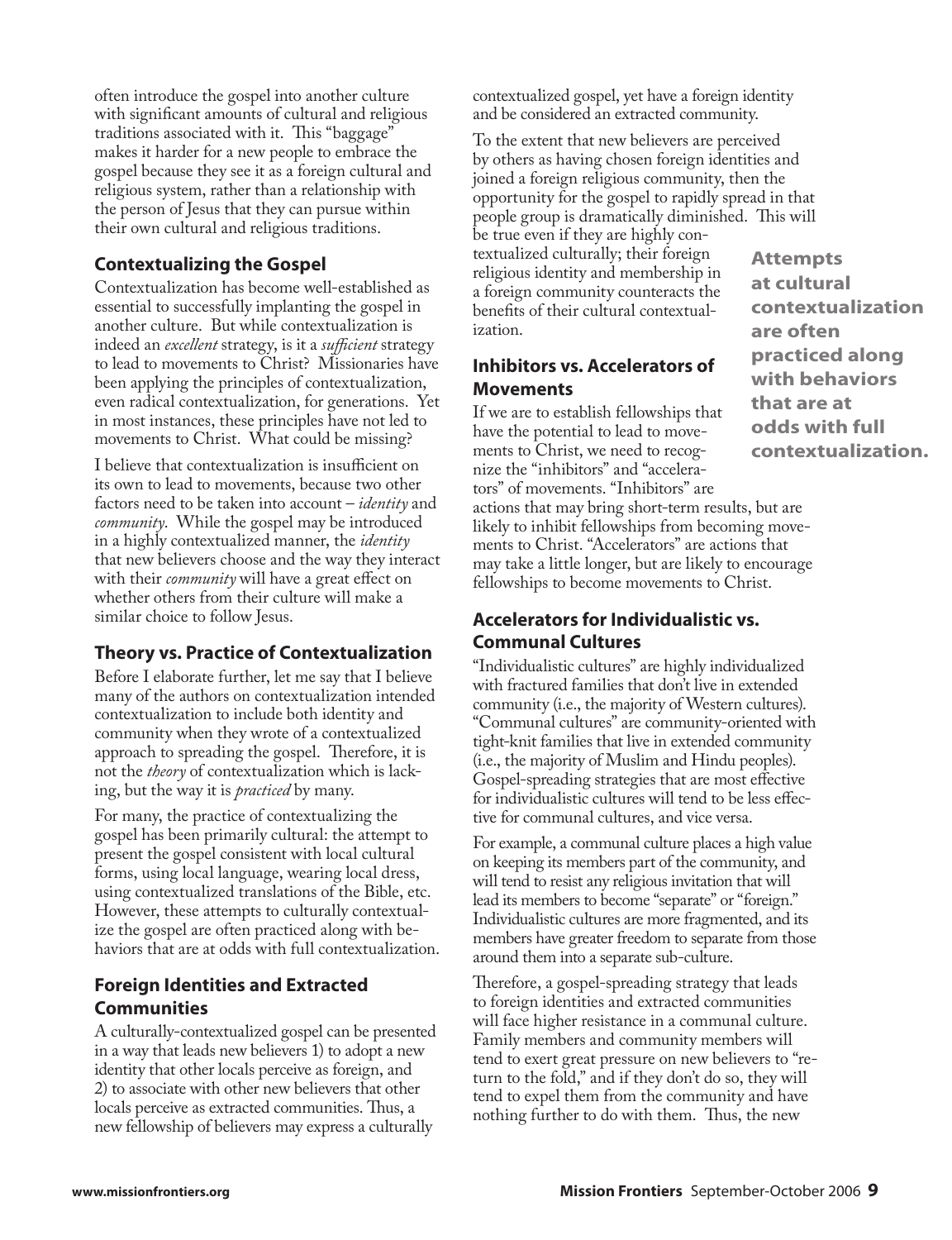fellowship of believers may seem successful from an outside perspective, yet they may have limited ability to reach back into their community with the gospel of Jesus.

Spreading the gospel in a communal culture should be done in a way that is more likely to lead to movements to Christ. It should lead to communities of believers that are not seen as "foreign," but "still part of our community," so that the gospel can spread more easily.

### **Workers from Individualistic Cultures**

One challenge is that many cross-cultural workers spreading the gospel in communal cultures

**A concern frequently expressed by crosscultural workers is that their sending churches may reject them if they pursue "insider" strategies for communal cultures.**

(e.g., Muslims or Hindus) are themselves from individualistic cultures (e.g., North America or Europe). Therefore, they may unwittingly pursue gospel-spreading strategies that are better suited for individualistic cultures than communal cultures. They may even be *expected*  to do so if they are sent by Western mega-churches

that have experienced great success by pursuing strategies well suited for their individualistic cultures.

Sending churches from individualistic cultures should consider whether their church-planting

strategies may actually *inhibit* movements to Christ in communal cultures. A concern frequently expressed by cross-cultural workers is that their sending churches may reject them if they pursue "insider" strategies for communal cultures.

#### **Seven Accelerators for Communal Cultures**

I suggest seven dimensions where certain actions may accelerate or inhibit movements to Christ in communal cultures: Identities, Communities, Leadership, Fellowship, Practices, Doctrine, and Independence. Tables 1 through 7 suggest examples of actions in each dimension that will tend to accelerate or inhibit movements. Missionary teams and their support networks may find these tables useful in prayerful planning and evaluation. Any one action in isolation is unlikely to significantly influence a movement. But – taken in whole – consistent use of accelerators in communal cultures is more likely to result in movements to Christ than consistent use of inhibitors.

For instance, consistent use of inhibitor actions will tend to result in extracted communities of believers with foreign identities and foreign religious practices. These extracted communities will have difficulty reaching the communities from which they've been extracted. Conversely, consistent use of accelerator actions will lead to transformed communities of believers with insider identities and contextualized religious practices that are far more likely to spread the gospel like yeast through the dough of existing communities (Matt. 13:33).

*(text continued on page 12)*

| <b>Dimension #1: Identity</b><br><b>(Accelerating)</b><br><b>Inhibiting</b>                                                                                                                                                                                                                                                                                                                                                                                                                                                                                                                                                                         |                                                                                                                                                                                                                                                                                                                                                                        |
|-----------------------------------------------------------------------------------------------------------------------------------------------------------------------------------------------------------------------------------------------------------------------------------------------------------------------------------------------------------------------------------------------------------------------------------------------------------------------------------------------------------------------------------------------------------------------------------------------------------------------------------------------------|------------------------------------------------------------------------------------------------------------------------------------------------------------------------------------------------------------------------------------------------------------------------------------------------------------------------------------------------------------------------|
| Accelerator #1<br>Preserve an Insider Identity as Believers                                                                                                                                                                                                                                                                                                                                                                                                                                                                                                                                                                                         | Inhibitor #1<br>Establish a Foreign Identity as Believers                                                                                                                                                                                                                                                                                                              |
| Gospel is perceived as "inside", "natural" to their<br>٠<br>culture.<br>New believers are encouraged to preserve an<br>٠<br>identity that will allow them to reach their<br>families and communities with the gospel (rather<br>than being expelled because they converted to a<br>foreign religion).<br>New believers remain in their culture. If that<br>$\bullet$<br>culture is strongly intertwined with religion, then<br>believers are free to follow Jesus while remaining<br>"inside" their ethno-religious identity. (E.g. "I'm<br>a Muslim who follows Jesus", rather than "I've<br>converted to Christianity in order to follow Jesus.") | Gospel is perceived as "foreign", "outside" their<br>culture.<br>New believers identify themselves as Christians,<br>and are understood to have left their ethno-<br>religious identity.<br>New believers are expelled by their family or<br>community, or are coerced into abandoning their<br>new faith, because they've chosen to convert to a<br>foreign religion. |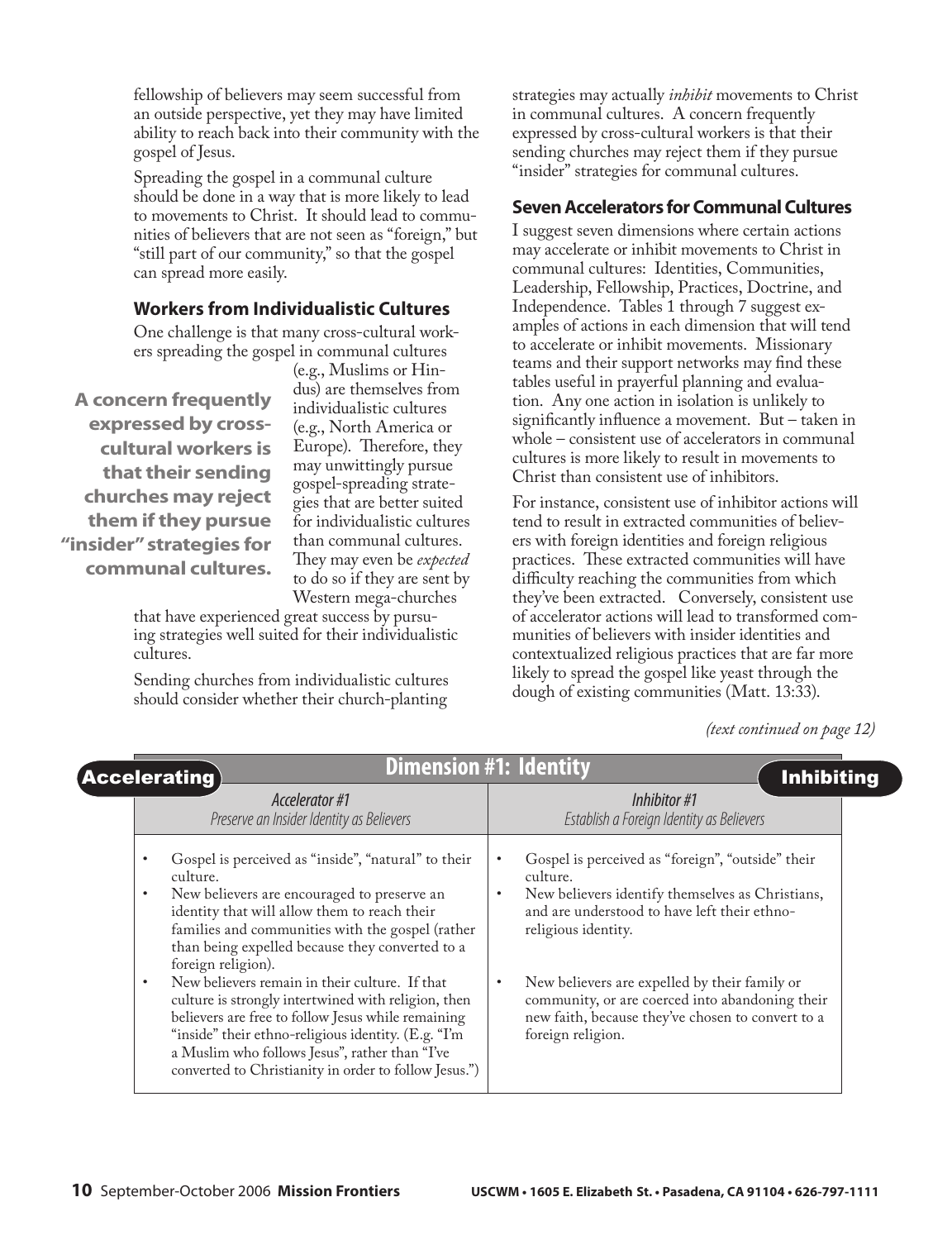| Accelerating $\rangle$                                                                                                                                                                                                 | <b>Dimension #2: Communities</b><br><b>Inhibiting</b>                                                                                                                                                                    |
|------------------------------------------------------------------------------------------------------------------------------------------------------------------------------------------------------------------------|--------------------------------------------------------------------------------------------------------------------------------------------------------------------------------------------------------------------------|
| Accelerator #2<br>Penetrate Existing Communities with the Gospel                                                                                                                                                       | Inhibitor #2<br><b>Extract Believers into New Communities</b>                                                                                                                                                            |
| New believers remain in and cultivate their<br>families, even if fellowship with believers is<br>temporarily curtailed.<br>Believers start new fellowships in their existing<br>$\bullet$<br>families and communities. | New believers are often shunned by their<br>families, breaking them apart.<br>Believers create new communities with other<br>$\bullet$<br>believers, and have limited ability to witness to<br>their former communities. |
| Women play a vital role in reaching existing<br>٠<br>families and communities, and in discipling the<br>next generation.                                                                                               | Women play a vital role in connecting new<br>$\bullet$<br>communities of faith together.                                                                                                                                 |
| The gospel spreads into new communities as<br>$\bullet$<br>believers witness through existing relationships or<br>new relationships, then those new believers reach<br>their own families and communities.             | The gospel has difficulty spreading into new<br>communities, because believers are perceived as<br>converts to a foreign religion.                                                                                       |
| Arranged marriages may result in the spread of<br>$\bullet$<br>the gospel into new families and communities.                                                                                                           | Arranged marriages are used as a means of<br>$\bullet$<br>coercing new believers to abandon their faith<br>and return to their traditional ethno-religious<br>identity.                                                  |

| <b>Dimension #3: Leadership</b><br><b>Accelerating</b>                                                                                                                                                                                                                                                                                                                        | <b>Inhibiting</b>                                                                                                                                                                                                                                                        |
|-------------------------------------------------------------------------------------------------------------------------------------------------------------------------------------------------------------------------------------------------------------------------------------------------------------------------------------------------------------------------------|--------------------------------------------------------------------------------------------------------------------------------------------------------------------------------------------------------------------------------------------------------------------------|
| Accelerator #3<br>Cultivate Local Leadership                                                                                                                                                                                                                                                                                                                                  | Inhibitor #3<br>Start with Foreign Leadership                                                                                                                                                                                                                            |
| New believers can lead other new believers, with<br>$\bullet$<br>appropriate mentoring and discipling.<br>Local believers provide leadership right away<br>$\bullet$<br>for the emerging fellowship in their family<br>or community (rather than having foreigners<br>provide "temporary" leadership).                                                                        | Foreigners provide leadership in new fellowships<br>$\bullet$<br>because believers don't know each other.<br>Foreigners provide leadership for the new<br>$\bullet$<br>network "until they are ready."                                                                   |
| Leaders pursue biblical training appropriate for<br>$\bullet$<br>lay leaders (rather than formal seminary training<br>appropriate for professional pastors).<br>Local fellowships have natural leaders who may<br>$\bullet$<br>or may not meet the Biblical criteria for elders<br>(e.g., patriarch who has multiple wives, matriarch<br>of the family, single man or woman). | Church leadership is for mature believers, often<br>$\bullet$<br>professional pastors who have had seminary<br>training.<br>Elders must be appointed in each new fellowship,<br>$\bullet$<br>since there are no natural leaders when believers<br>don't know each other. |
| Elders are selected to connect local fellowships<br>$\bullet$<br>together in larger kingdom community (not<br>to supplant natural leadership in each local<br>fellowship).                                                                                                                                                                                                    | Professional pastors sometimes work together<br>$\bullet$<br>to connect their churches into larger kingdom<br>community.                                                                                                                                                 |
| If persecution is high, each community fellowship<br>$\bullet$<br>meets separately and leaders travel between<br>fellowships teaching and encouraging.<br>If persecution is low, community fellowships may<br>$\bullet$                                                                                                                                                       | If persecution is high, believers meet in house<br>$\bullet$<br>churches and await the freedom to meet in<br>church buildings.                                                                                                                                           |
| occasionally meet with others in larger meetings.                                                                                                                                                                                                                                                                                                                             | If persecution is low, believers meet in church<br>$\bullet$<br>buildings and typically seek to grow the size of<br>their churches.                                                                                                                                      |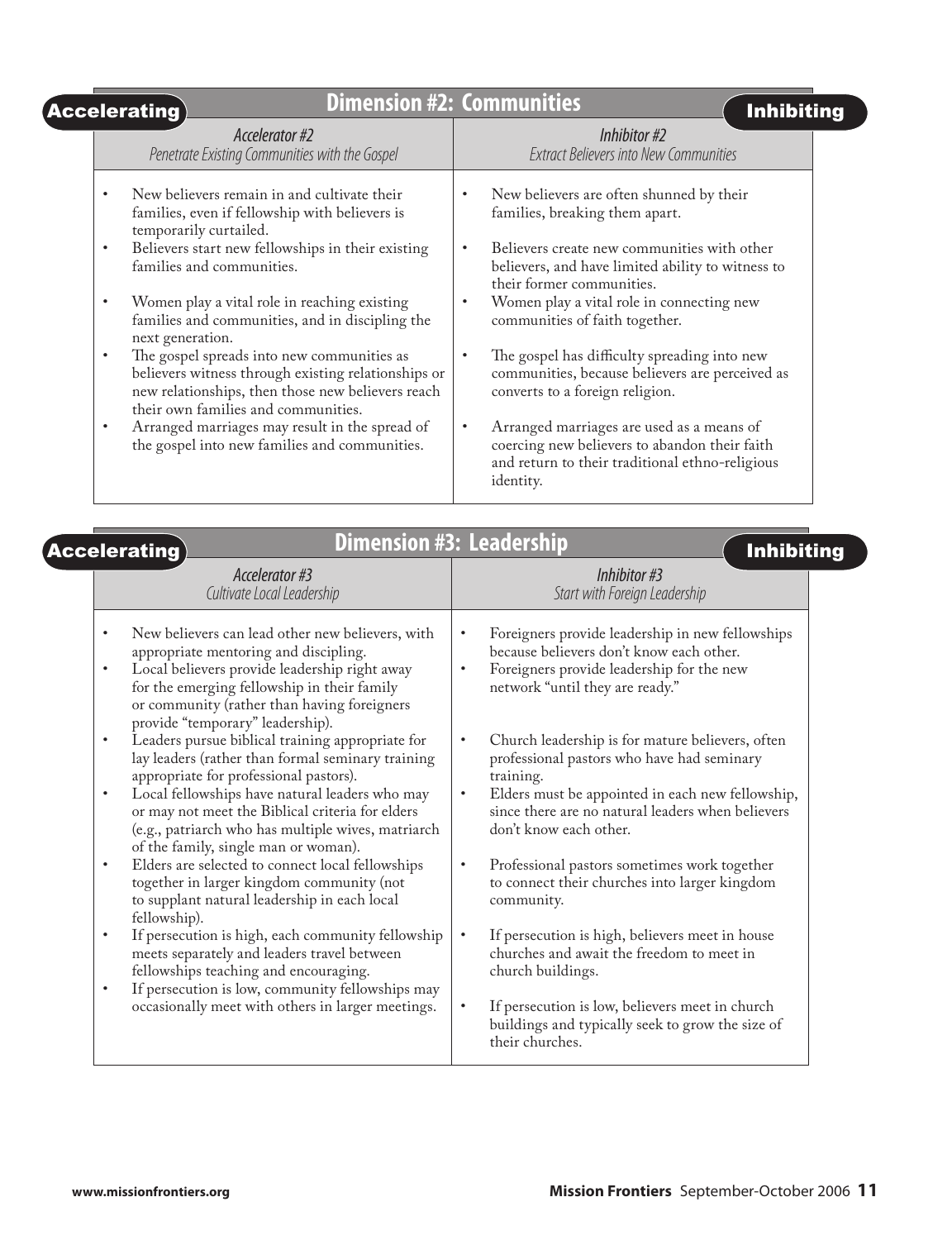| <b>Dimension #4: Fellowship</b><br>$[$ Accelerating $]$                                                                                                                                                                                                                                                                                                                                                                                 | <b>Inhibiting</b>                                                                                                                                                                                                                      |
|-----------------------------------------------------------------------------------------------------------------------------------------------------------------------------------------------------------------------------------------------------------------------------------------------------------------------------------------------------------------------------------------------------------------------------------------|----------------------------------------------------------------------------------------------------------------------------------------------------------------------------------------------------------------------------------------|
| Accelerator #4<br>Emphasize Community-Oriented Fellowship                                                                                                                                                                                                                                                                                                                                                                               | Inhibitor #4<br>Emphasize Meeting-Oriented Church                                                                                                                                                                                      |
| Fellowships emphasize relationships and<br>$\bullet$<br>community (rather than meetings and structure).<br>Existing patterns of community are redeemed<br>$\bullet$<br>for Jesus-oriented fellowship, though believers<br>also meet on other occasions (rather than treating                                                                                                                                                            | Fellowships are built around meetings and<br>$\bullet$<br>structure.<br>Church meetings are on Sundays and feel similar<br>$\bullet$<br>to foreign ways of "doing church".                                                             |
| Sunday morning worship as the only time<br>"church" takes place).<br>Fellowships meet in homes, or if necessary<br>$\bullet$<br>in buildings that local fellowships can build<br>themselves (without referring to the building<br>as "church" or describing the meeting as "going<br>to church"). Fellowships avoid buildings built<br>or funded by outsiders, because they aren't<br>reproducible across many local fellowships as the | Churches meet in buildings, often that<br>$\bullet$<br>foreigners pay for when they can't afford to build<br>themselves.                                                                                                               |
| gospel spreads.<br>Fellowships remain informal gatherings led by<br>$\bullet$<br>lay leaders so that the gospel can spread through<br>their community and into others, rather than<br>trending toward formal organization, buildings,<br>and professional pastors. Emphasis is on<br>spreading the gospel to the unreached, rather<br>than organizing the reached.                                                                      | Churches often begin by focusing on outreach,<br>$\bullet$<br>but organizational matters often consume much<br>of their time (e.g., planning worship services,<br>preparing sermons, administering programs,<br>paying for buildings). |

|           | <b>Dimension #5: Practices</b><br><b>Accelerating</b><br>Accelerator #5                                                                                                                    |           | <b>Inhibiting</b><br>Inhibitor #5                                                                                         |
|-----------|--------------------------------------------------------------------------------------------------------------------------------------------------------------------------------------------|-----------|---------------------------------------------------------------------------------------------------------------------------|
|           | Develop Contextualized Church Practices for Gatherings,<br>Worship, and the Sacraments                                                                                                     |           | Adopt Foreign Church Practices for Gatherings, Worship,<br>and the Sacraments                                             |
| $\bullet$ | The Bible is the only authority for the fellowship's<br>forms/customs (not foreign church traditions),<br>and any other practices that are developed are<br>consistent with local culture. | $\bullet$ | Churches gravitate toward foreign forms/customs<br>because they are shown how to fellowship and<br>worship by foreigners. |
| $\bullet$ | Fellowships develop their own practices for<br>gatherings and worship that are normal for their<br>culture.                                                                                | $\bullet$ | Foreign church traditions often carry as much<br>weight as Scripture in determining "how to do<br>church."                |
| $\bullet$ | Fellowships develop Biblically-based practices for<br>baptism and the Lord's Supper that fit their local<br>context and culture (rather than adopting foreign<br>practices).               |           |                                                                                                                           |
| $\bullet$ | Fellowships use contextualized terms and<br>concepts in their own language, including a<br>contextualized translation of the Bible.                                                        |           | Churches may use foreign terms and concepts,<br>including a non-contextualized Bible translation.                         |

*(text continued from page 10)*

# **Conclusion: Comprehensive Self-Contextualization**

The unifying theme to all these movement accelerators is "comprehensive self-contextualization." It's "comprehensive" because it goes beyond cultural contextualization to encompass identity, commu-

nity and various aspects of church. It's "self-contextualization" because foreigners are unreliable guides for what is appropriate for believers in a particular ethno-religious situation.

We have to be willing to allow local believers, under the guidance of the Holy Spirit and the